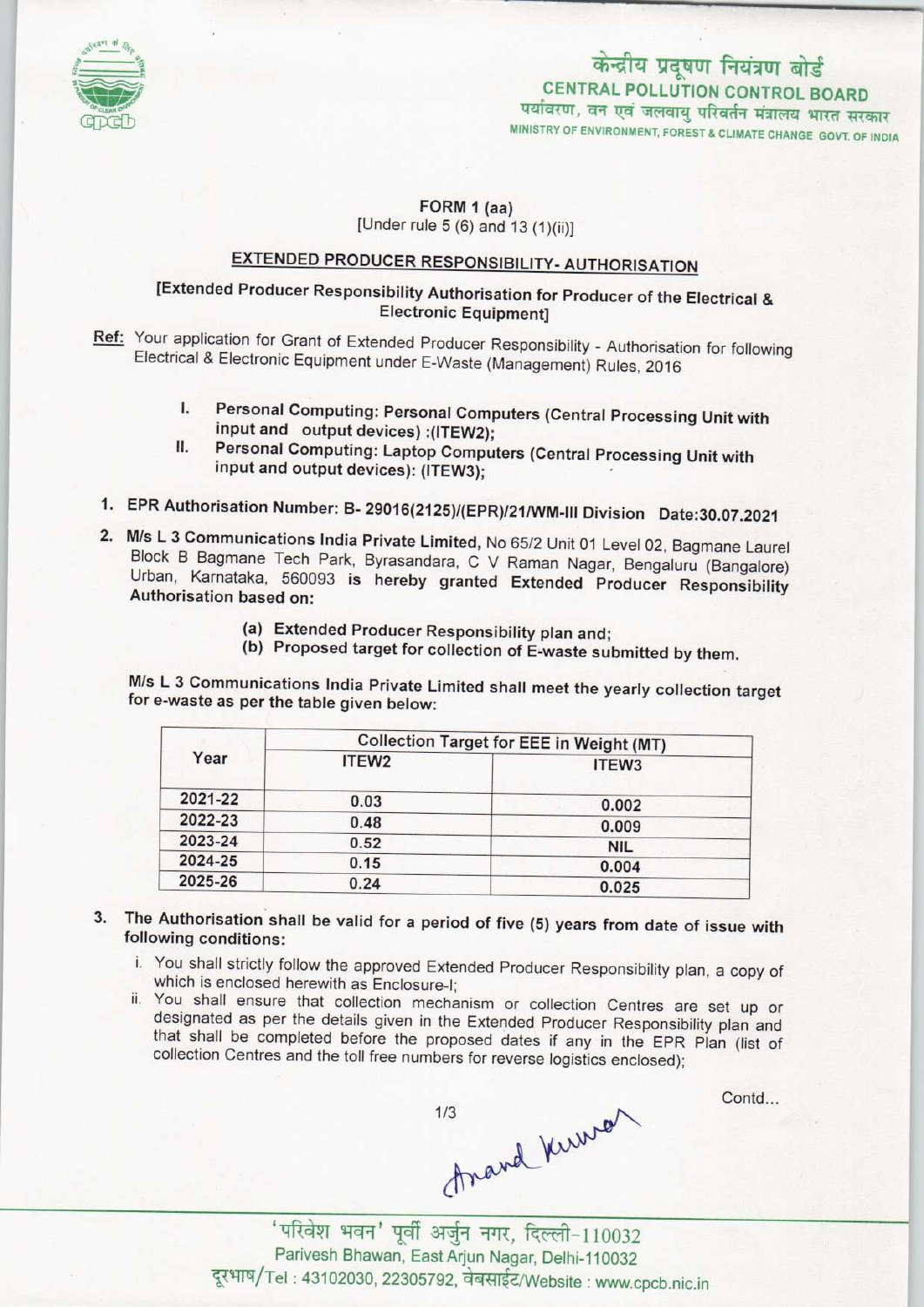

From pre page...

- iii. You shall ensure that all the collected e-waste is channelized to your dismantler/recycler M/s Global Waste Solution, Khasra No. 71/22/2/1, 74/3/1, Khewat No. 216, Khatauni No. 323, Ram Nagar Hadbast No. 6 Tehsil-Ganaur, Sonipat, Haryana-131001 and records shall be maintained at dismantler/ recycler and your end;
- iv. You shall maintain records, in Form-2 of these Rules, of e-waste and make such records available for scrutiny by Central Pollution Control Board;
- v. You shall file annual returns in Form-3 to the Central Pollution Control Board on or before 30th day of June following the financial year to which that returns relates.

### vi. General Terms & Conditions of the Authorisation:

- a.The authorisation shall comply with provisions of the Environment (Protection) Act, 1986 and the E-waste (Management) Rules,2016 made there under;
- b.The authorisation or its renewal shall be produced for inspection at the request of an officer authorised by the Central Pollution Control Board;
- c.Any change in the approved Extended Producer Responsibility plan should be informed to Central Pollution Control Board within 15 days on which decision shall be communicated by Central Pollution Control Board within sixty days;
- d. It is the duty of the authorised person to take prior permission of the Central Pollution Control Board to close down any collection centre/points or any other facility which are part of the EPR plan;
- e.An application for the renewal of authorisation shall be made as laid down in subrule (vi) of rule of 13(1) the E-Waste (Management) Rules, 2016;
- f. The Board reserves right to cancel/amend/revoke the authorisation at any time as per the policy of the Board or Government.

#### vii. Additional Conditions; -

- a)That the applicant will submit annual sales data along with annual returns;
- b) That the applicant has to ensure that the addresses of collection points provided by them in their EPR Plan are correct and traceable and the collection points/centres are functional;
- c)That the applicant will submit revised application for grant of EPR Authorisation in case of applicant adding/changing PRO or changing its EPR Plan;

Contd.....

marrel Kurra